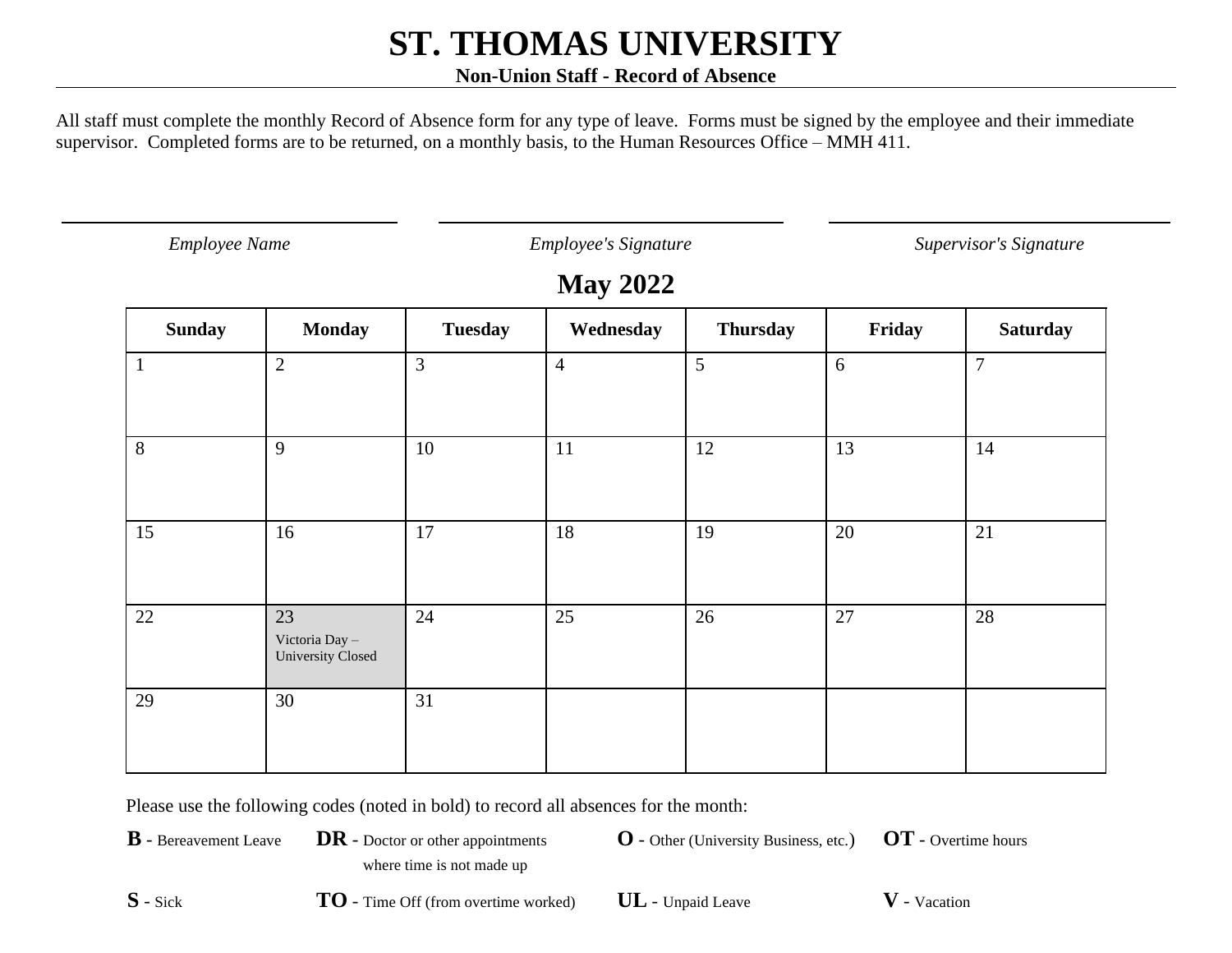#### **Non-Union Staff - Record of Absence**

All staff must complete the monthly Record of Absence form for any type of leave. Forms must be signed by the employee and their immediate supervisor. Completed forms are to be returned, on a monthly basis, to the Human Resources Office – MMH 411.

*Employee Name Employee's Signature Supervisor's Signature*

### **June 2022**

| <b>Sunday</b> | <b>Monday</b> | <b>Tuesday</b> | Wednesday    | <b>Thursday</b> | Friday | <b>Saturday</b> |
|---------------|---------------|----------------|--------------|-----------------|--------|-----------------|
|               |               |                | $\mathbf{1}$ | $\overline{2}$  | 3      | $\overline{4}$  |
|               |               |                |              |                 |        |                 |
| 5             | 6             | $\overline{7}$ | 8            | 9               | 10     | 11              |
|               |               |                |              |                 |        |                 |
| 12            | 13            | 14             | 15           | 16              | 17     | 18              |
|               |               |                |              |                 |        |                 |
| 19            | 20            | 21             | $22\,$       | 23              | 24     | $\overline{25}$ |
|               |               |                |              |                 |        |                 |
| 26            | 27            | 28             | 29           | 30              |        |                 |
|               |               |                |              |                 |        |                 |

Please use the following codes (noted in bold) to record all absences for the month:

**B** - Bereavement Leave **DR** - Doctor or other appointments where time is not made up

**O** - Other (University Business, etc.) **OT** - Overtime hours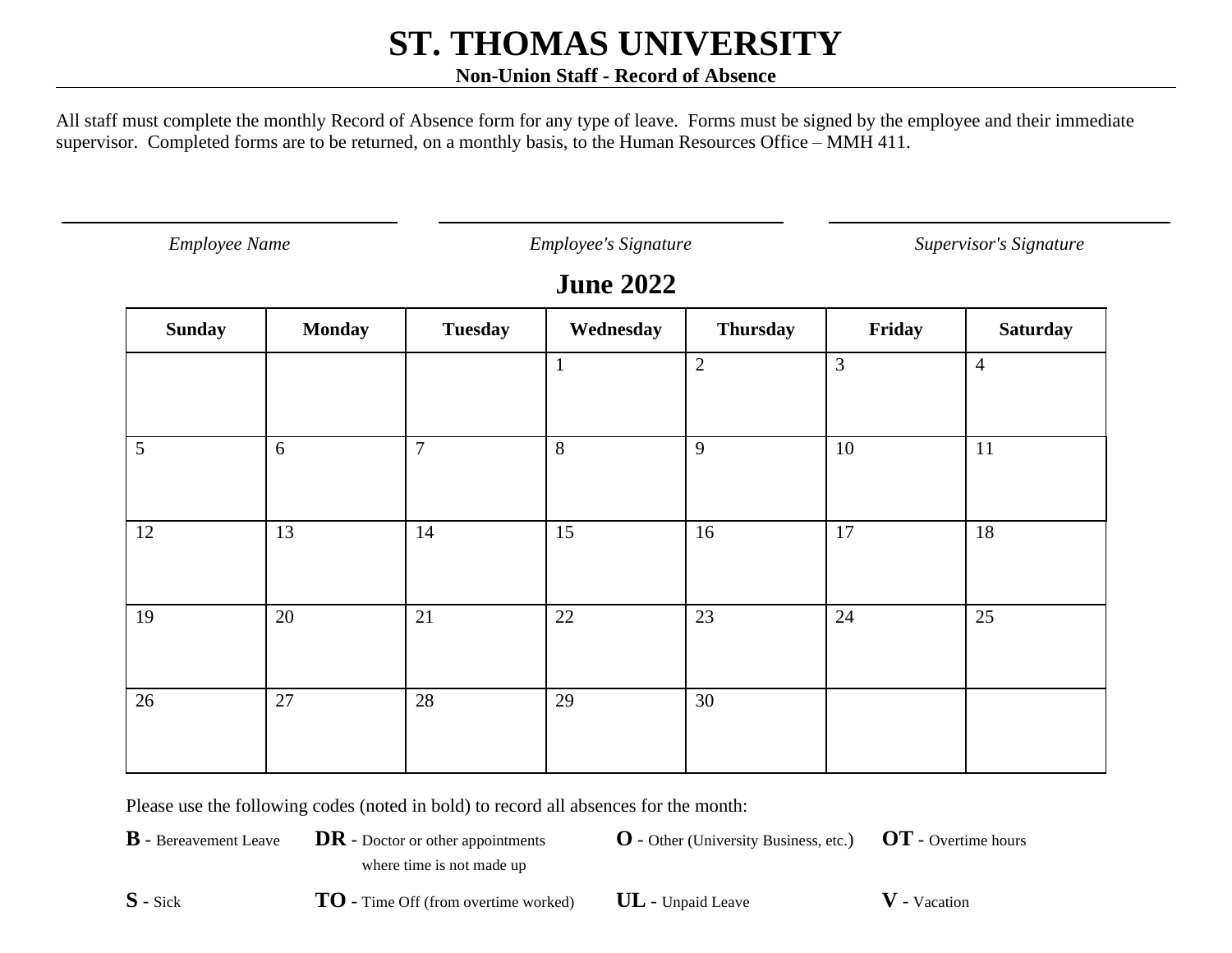#### **Non-Union Staff - Record of Absence**

All staff must complete the monthly Record of Absence form for any type of leave. Forms must be signed by the employee and their immediate supervisor. Completed forms are to be returned, on a monthly basis, to the Human Resources Office – MMH 411.

*Employee Name Employee's Signature Supervisor's Signature*

### **July 2022**

| <b>Sunday</b>  | <b>Monday</b>  | <b>Tuesday</b> | Wednesday | <b>Thursday</b> | Friday                                            | <b>Saturday</b> |
|----------------|----------------|----------------|-----------|-----------------|---------------------------------------------------|-----------------|
|                |                |                |           |                 | $\mathbf{1}$<br>Canada Day -<br>University Closed | $\overline{2}$  |
| $\overline{3}$ | $\overline{4}$ | 5              | 6         | $\overline{7}$  | 8                                                 | 9               |
| 10             | 11             | 12             | 13        | 14              | 15                                                | 16              |
| 17             | 18             | 19             | 20        | 21              | 22                                                | 23              |
| 24<br>31       | 25             | 26             | 27        | 28              | 29                                                | 30              |

Please use the following codes (noted in bold) to record all absences for the month:

**B** - Bereavement Leave **DR** - Doctor or other appointments where time is not made up

**O** - Other (University Business, etc.) **OT** - Overtime hours